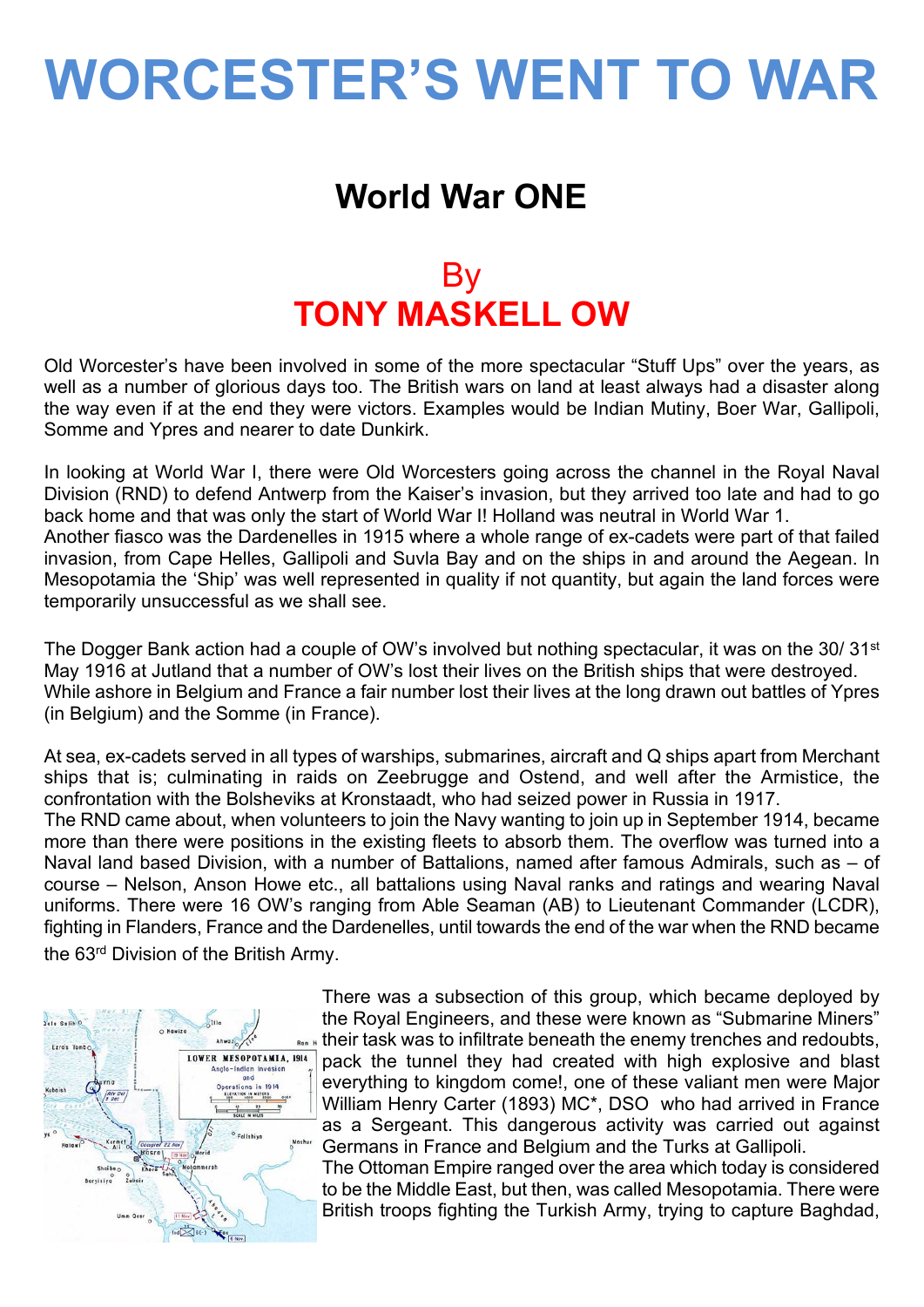one of the only ways to keep the British army supplied was by water up the Tigris or Euphrates. A supply of desperately needed stores was arranged to go to the besieged General Townsend at a place called Kut in April 1916. A paddle steamer called the Julnar was modified to take these stores up stream, on which LCDR Charles Henry Cowley (1888) VC RNVR was to act as the river pilot. The Turks knew all about this activity long before the ship sailed, and they had put in place wires across the river and lined up their artillery and machineguns for when the Julnar was stopped at this barrier. Into this maelstrom of shells and bullets went the Julnar. LCDR Cowley, although wounded survived only to be taken ashore where he was segregated from the other survivors, and executed as a spy. (He had been born in Mesopotamia, and apart from his time on the Worcester had lived and worked on those rivers, and the Turks considered he was a traitor!) LCDR Cowley was awarded a Victoria Cross (VC) posthumously, our first. *More History [Here](http://en.wikipedia.org/wiki/Mesopotamian_campaign)*

The tales of [Gallipoli](http://en.wikipedia.org/wiki/Gallipoli_Campaign) and the [Anzacs](http://en.wikipedia.org/wiki/Australian_and_New_Zealand_Army_Corps) have tended to overshadow the events further south on the peninsular at [Cape Helles](http://en.wikipedia.org/wiki/Landing_at_Cape_Helles) and the sea of [Marmara,](http://en.wikipedia.org/wiki/Sea_of_Marmara) here the OW's both on the water, under the water and even above the water get a mention, either on warships, troopships, hospital ships, store ships, submarines, the Royal Naval Air Service (RNAS). One such was Lieutenant (LEUT) Reginald William Lawrence (1907) RN who gained a Distinguished Service Cross (DSC) when he was the Executive Officer (XO) of the submarine E14, which had managed to enter the sea of Marmara, sinking two gunboats. He swam from his submarine (no RIB's in those days) to a Turkish Barquentine carrying stores to the Turkish Army at Gallipoli, he set fire to the vessel and quietly swam back to his submarine!

Ashore was Noel Robert Charles Cosby (1907) of the Indian Army, the allegedly sole survivor of the

1<sup>st</sup> [Gurkha](http://en.wikipedia.org/wiki/Gurkha) regiment at Gallipoli, who was awarded a Military Cross (MC) and later the Companion to the most eminent order of the Indian Empire (CIE), the Brigadier ended his career as the Inspector General of the North West Frontier Forces.

At Cape Helles – the greatest number ever of RN VC's given for one location, was Midshipman (MIDN) Frederick Ernest Garner DSC, MiD\* for his actions at the beach landing sites which were under constant small arms fire by the defending Turks.

By 1914, approximately 4,465 cadets had passed through HMS Worcester I and HMS Worcester II,

and it is estimated of that number 920 joined the armed services at some stage of their careers. The majority of course went into the Royal Navy (RN) or its brethren groupings of the Royal Naval Reserve (RNR), Royal Naval Volunteer Reserve (RNVR), the Royal Naval Air Service (RNAS), the Royal Australian Navy (RAN), the Royal New Zealand Navy (RNZN) and the Royal Marines (RM); roughly 80% of these ex-cadets being accounted for by the above; 11% going into the Army (infantry, Engineering and Artillery



and one single entry into the Cavalry!) a further 3.4% went into the airforces under the RNAS, RFC or RAF. ((RFC) Royal Flying Corps, offshoot of the Army). About 3.6% of cadets that joined the "Ship" over the 52 years to the outbreak of WWI either died of accidents or did not continue a seagoing or service career, which has the percentage of ex-cadets up to 20% of the leaving cadets joining the armed services at some stage of their lives. The largest group of leaving cadets in any particular year as a percentage of the total leavers was 68% in 1915, and in 1917 60% of the leavers went into the armed forces, but by 1918 this had dropped to only 30 cadets of the 100 who left that year. (In the early years there were only two terms per year)

In terms of professional seafarers out of the total 920 cadets involved in the hostilities or under arms, 541 were to join the RNR (59%) ranging from Midshipmen to Commodores, while the RN had 12%, this time though they achieved the very highest Naval rank, though not during the WWI. Surprisingly 4% or 37 cadets went into the Royal Indian Marine Later to become the Royal Indian Navy); - one of the early 20th century brochures put out by the Thames Nautical Training College HMS Worcester off Greenhithe Kent, specifically mentions the Royal Indian Marine and the Bengal Pilot Service. 4% became RNVR volunteers and only a tiny percentage 1% or 15 went to the RND and 1.5% into the RNAS, mind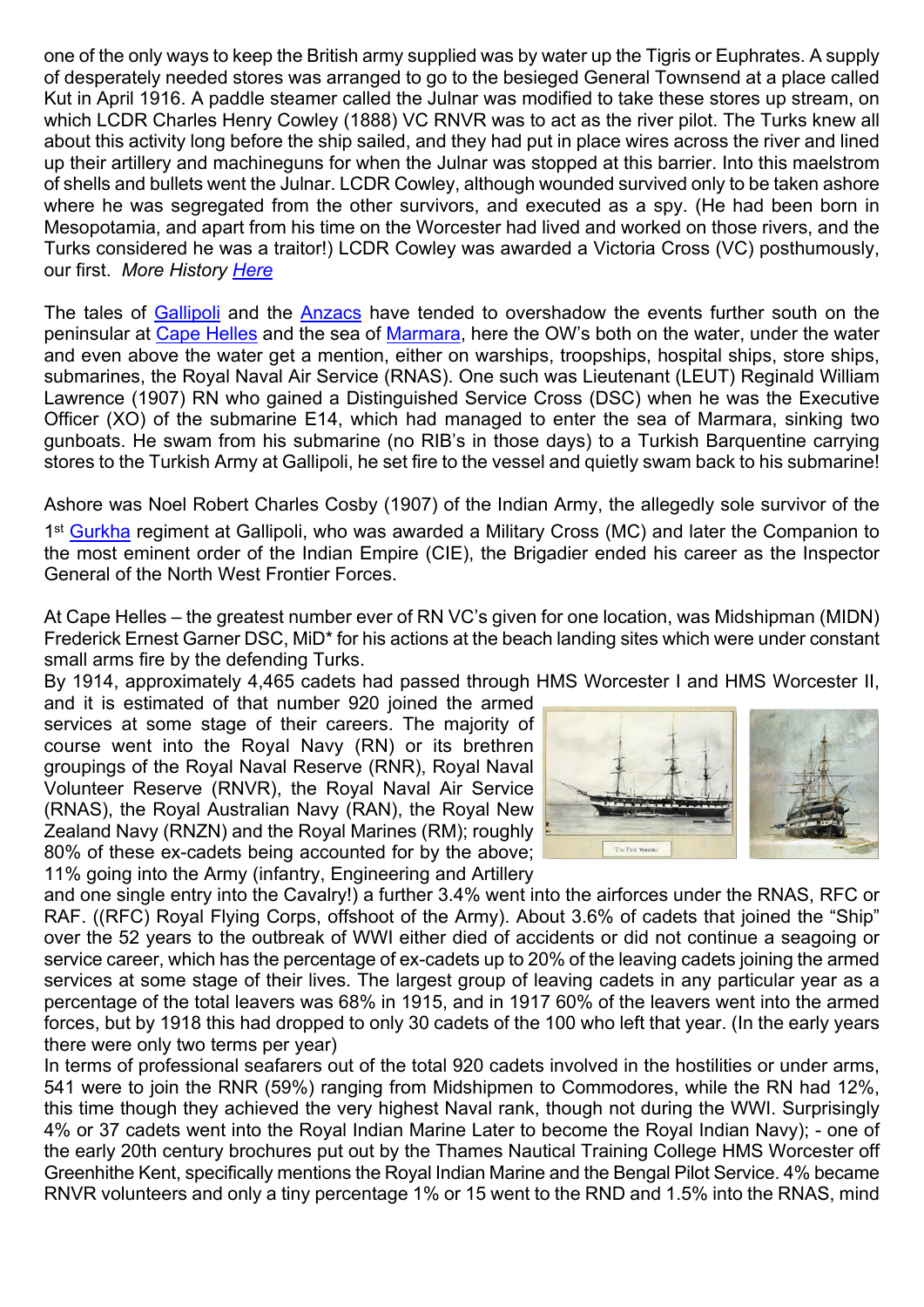you the smallest group being 6 ex-cadets became Royal Marines, there it was quality not quantity, with 2 Lieutenant Colonels (LEUT COL) a Major, a Captain and 2 Lieutenants.

Most ex-cadets who joined the Army were in various Infantry Regiments, a few with the Engineers ( Ex Bengal Pilot Service officers were most likely to join the Royal Engineers!) a number joined the Artillery in its various groupings, Royal Artillery, Royal Field Artillery, Royal Guernsey Artillery etc. And one OW drove one of the first tanks used in the war.

World War I had two and at one time conflicting aircraft operators, the Royal Naval Air Service (RNAS) and the Royal Flying Service (RFC) these eventually became the Royal Airforce (RAF). However the RNAS used a RN rank structure then Army and finally RAF, so some of the OW's had three changes of uniform. Air Vice Marshall (AVM) Sir Thomas Ince Webb-Bowen (1894) KCB, CB, CMG RAF was at one time a Major General RAF!. SO we had ex-cadets joining both t5he RNAS and the RFC, some 25 in all.

Although the Armistice was signed on the 11<sup>th</sup> day of the 11<sup>th</sup> month in 1918, the armed forces of Great Britain continued to fight in the Baltic, this time the Bolsheviks, the "wash up" after WWI, concerning honours and awards continued right up to 1921.

In that period from 1914 to 1921, ex Worcester cadets were granted many gallantry awards, starting with two Victoria Crosses to Charles Henry Cowley, and Gordon Charles Steele, who many of us remember. Captain George Parker Bevan (1894) Albert Medal (AM), DSO, CMG. Our one and only Albert Medal (quite rare). It was for the action that Captain Bevan took to save the life of a Chief Officer trapped on a burning ship alongside the wharf at Murmansk, instituted by Queen Victoria's consort Prince Albert for saving life at sea and not often awarded.

There were 51 Distinguished Service Orders (DSO) and 52 Distinguished Service Crosses (DSC); 9 Distinguished Flying Crosses (DFC), 46 Military Crosses (MC); 3 Air Force Crosses (AFC); 5 Distinguished Service Medals (DSM); one Distinguished Conduct Medal (DCM) and 1 Military Medal (MM); the last three awards were for the other ranks, as well as 86 Mentioned in Despatches (MiD); and 87 Foreign awards, many of these were multiple awards to a single person.

Eventually 5 of these OW's were knighted, 3 Admirals, and two Air Chief Marshals, one of those twice!; at the other end of the spectrum a LEUT Joseph Mair (1888) won a DSM as a sailor then a DSC as an officer. Two other DSM's were awarded to LDGSMN William Albert Bennett (1866) at the age of 68, while serving on a minesweeping trawler, the other to LDGSMN Charles Henry Holmes (1866) also 68 and under similar circumstances.

Flight Captain John William George Price (1915) DSC\*, DFC\* Croix de Guerre RFC deserves a mention for receiving two DSC's and two DFC's and the Order of Leopold, he was very active in flying over France and Belgium, being shot down on a number of times, on one occasion, landing in the Furness-Ypres canal, by the end of the war, the medical records showed he had had 32 bullets in his body over the war.

There were a number of honours – as opposed to awards for gallantry – given to OW's in the course of WWI. These were given to men whose efforts were away from the immediate battlefield or face to face action with the enemy.

There were 8 Companion of the Most Honourable Order of the Bath (CB); 9 Companion of the Most Distinguished Order of St. Michael and St. George (CMG); 17 Commander of the Most Excellent Order of the British Empire (CBE) – both Military and Civilian - 4 Commander of the Most Eminent Order of the Indian Empire (CIE) – given to Indian Army and Royal Indian Marine Officers. 35 Officers of the Most Excellent Order of the British Empire (OBE); and 9 Members of the Excellent Order of the British Empire (MBE). All that does not take into account of the Foreign decorations given by a raft of countries, France, Belgium, Italy, Russia (pre Bolshevik), Norway, Greece, Portugal, Spain, the USA and Japan. As previously mentioned these amounted to 87, mainly gazetted after Armistice Day.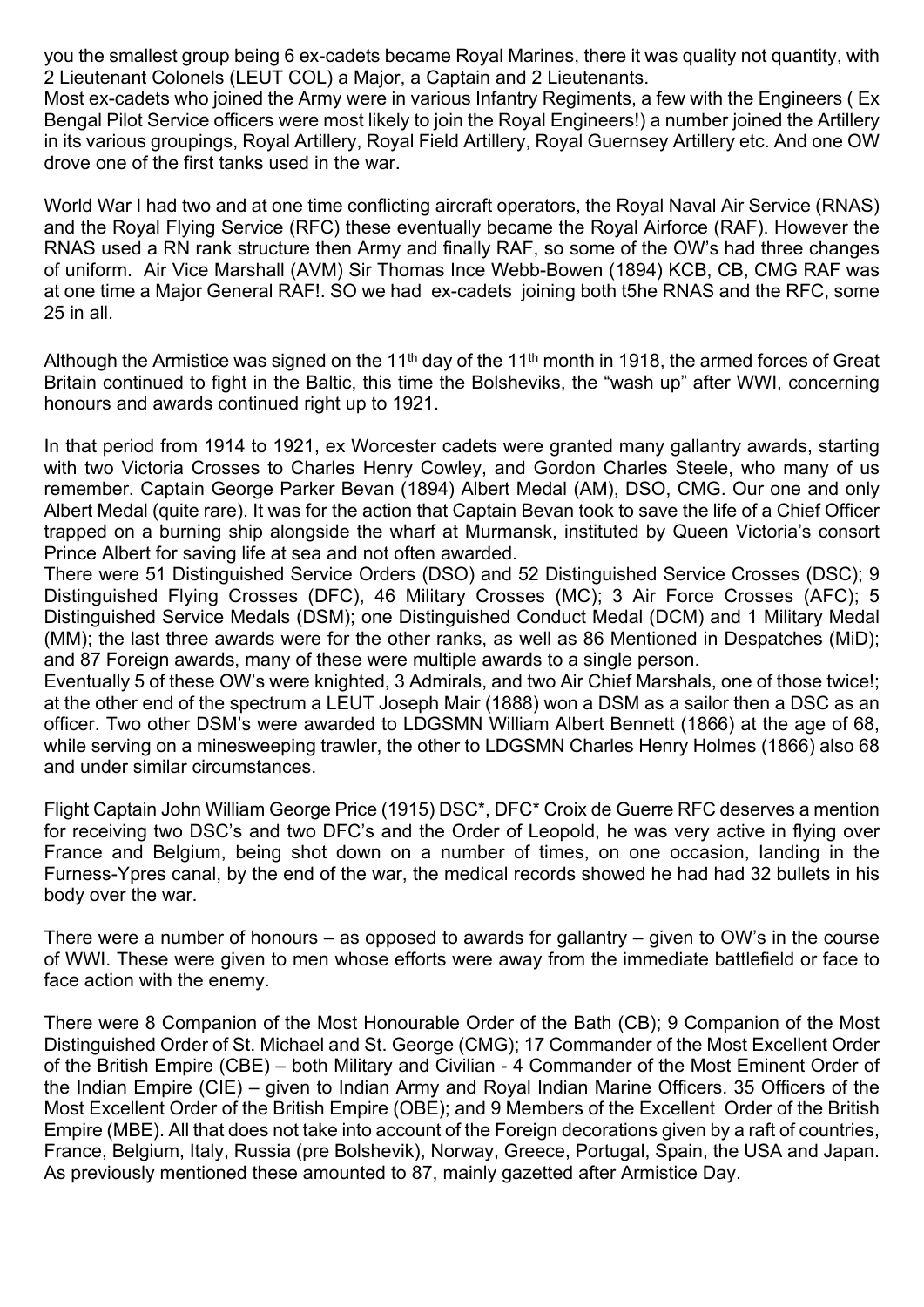Here is a random selection of OW's who were awarded recognition during World War 1, the ages ranging from 68 (The earliest entries to the Worcester) to 16 years as Midshipmen (MIDN). The most valorous men being in the age range of 20 to25, meaning that they had left the "Ship" in 1906 to 1911, the next group surprisingly was the 50+ year bracket from 1865 to 1881.

The most decorated Naval Officer in WWI was then Captain E.R.G.R. Evans (1896) DSO\*\*\*, CB\*(one Military and one Civil), plus the only one ever, Lloyds Gold Medal, a Board of Trade (BOT) silver medal for saving life at sea, 2 French, 2 Belgium, 1 Italian, 1 Portuguese, 2 Norwegian, 1 USA a Silver Polar Medal, and later a Knighthood (KCB) and then a Baronetcy; not bad for a hyperactive Worcester Cadet!. Colonel (COL) William Robert Stewart (1879) in the Royal Engineers (RE) was the Director of Fortification and Works at the War Office and received a CBE.

LCDR Reginald Salmon (1885) DSO RNR who was in command of the HM Trawler Manx King which had a German mine fouling her sweep and it had floated down on to the trawler, when he personally made safe the mine and his ship.

Lieutenant Colonel (LEUT COL) Maxwell Barcham Sayer (1890) CBE RD ADC Royal Engineers (RE) as Assistant Director of Inland Waterways and Docks, he became Captain Superintendent of HMS Worcester in 1919 to 1928.

Commodore (CMDRE) Henry Stockwell (1890) DSO, CB, RNR in charge of artillery in the RND at Gallipoli, then in command of HMS Helgaland on North Sea Patrols.

Captain (Army) Harold William Metcalfe (1891) MBE, assistant Superintendent Chemical Warfare, Ministry of Munitions.

Lieutenant (Leut Army) Gerald Harwood (1891) AFC, joined the Essex Regiment at the outbreak of war but then transferred to the RFC at the age of 40.

Lieutenant Commander (LCDR) George Herbert Pierce (1894) Legion of Honour (France) had a varied experience during the war, firstly as a private (PVTE) in the Fusiliers, then as a SBLT RNVR in the RND, following this in the RNR in command of a small "Q" ship and finally as the British Naval Resident (BNR) at the port of St. Jeane de Luz.

Air Commodore (A/CMDRE) Wellesley Bigsworth (1902) DSO\*, AFC, CMG RAF who was initially a RN Officer, but one of the first ten officers selected for flying duties in the RNAS in 1912. He bombed or destroyed a Zepplin whist in flight and was credited with singled handed sinking of an enemy submarine on the surface,

Lieutenant (LEUT) Archibald Dayrell-Reed (1903) DSO\* RN, early in the war was a LEUT RNR, but changed over to the RN, received his awards for attacks in Coastal Motor Boats (CMB) at Zebrugge and Ostend. He was killed at Kronstadt when in command of CMB 88, when Gordon Steele won his VC.

Lieutenant (LEUT) Peter Ridley (1903) RNR a senior Pilot in the Bengal Pilot Service was in command of a paddle steamer minesweeper and despatch boat around the British coast, he was Mentioned in Despatches (MiD) and a silver medal for Valour by the King of Italy!.

Flight Lieutenant (FLTLEUT) Wilstan Joseph Tempest (1907) DSO, MC, RFC, he started the war as a 2 nd Lieutenant in the Kings Own Yorkshire Light Infantry (KOYLI), was wounded in a gas attack at Ypres and invalid out. He joined up again this time in the RFC and he was credited with shooting down a zeppelin.

Commander (CMDR) Clement James Charlewood (1905) DSC\* RNR who gained his first DSC as a SBLT at Dar es Salem.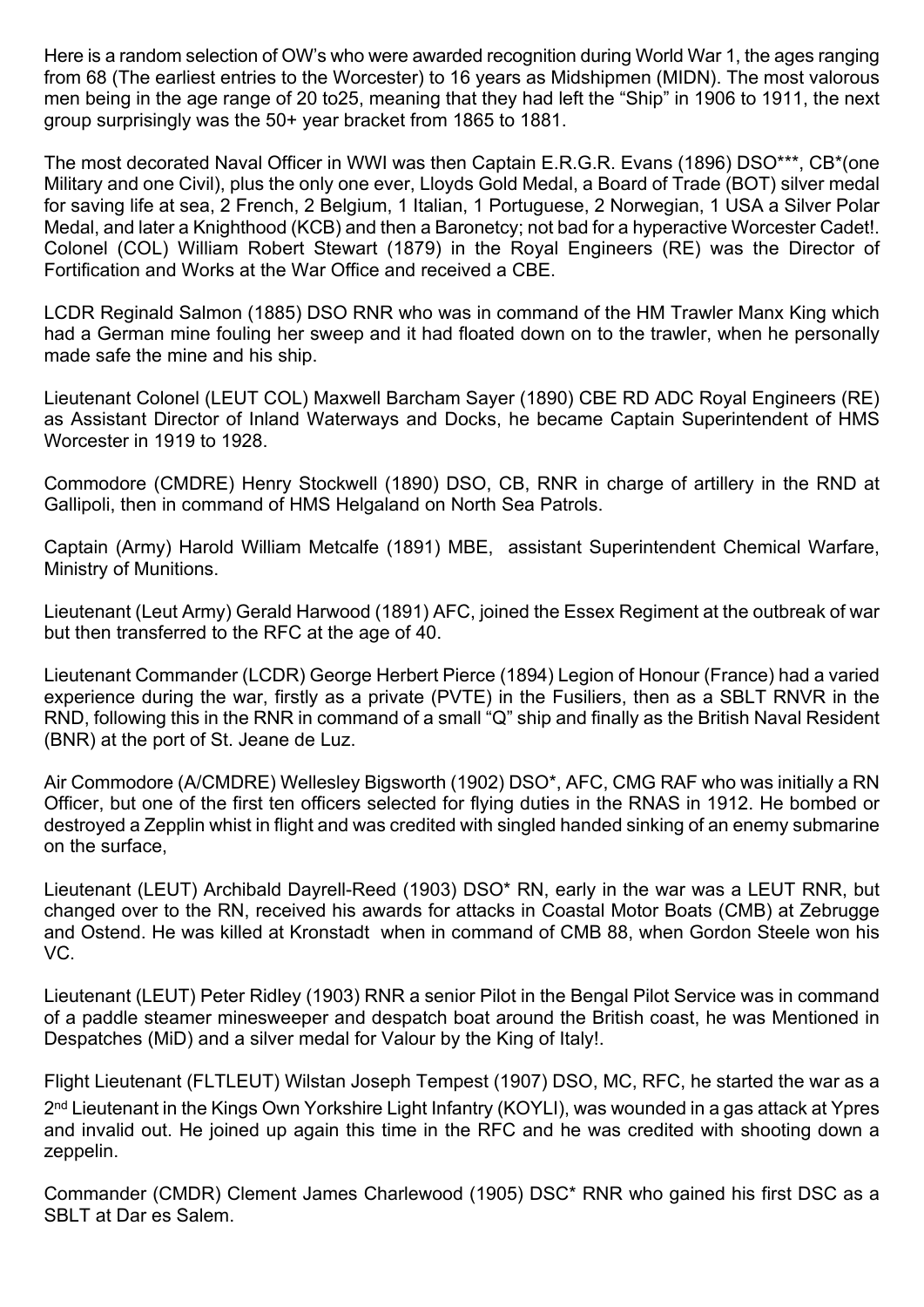Captain (Army) Ernest Errington King (1907) MC while in the 16th Battalion of the Welsh Regiment, was awarded his MC while maintaining forward ammunition dumps with convoys of mules, he later became a Bengal Pilot.

Midshipman (MIDN) Arthur William Douglas Cluff (1916) MiD RNR who rendered valuable service at the :Great Explosion" at Halifax Nova Scotia when the city was flattened after two ships collided.

There are two books that have been published about the Worcester from the opening in 1862 to the end of WWI and into the 1920's, both published in 1929, one by the them Secretary Mr. Frederick H. Stafford OBE AINA entitled "The History of the "Worcester" and the other by Captain (Army) W.A. Morgan entitled "Thames Nautical Training College HMS Worcester". Both these books cover the same period, but there are omissions from both authors. For instance Stafford does not mention LEUT Dayrell-Reed (or Reed as he was known on the "Ship". Neither author mention Leut (Army) Howard Leopold Davis (1912), who died of wounds received at the Somme in 1916, and whose father founded the General Botha Nautical College with the old HMS Thames in South Africa.

The Kronstadt affair in 1919 had OW's on four of the Coastal Motor Boats that attacked the Bolshevik fleet, CMB7 a DSC, CMB36 a DSO, CMB 72 a DSO, and CMB88 a VC not bad for an evening's work.

I have attached 3 Appendix explaining some of the abbreviations.

#### **Appendix 1 Ranks and Ratings**

| RADM = Rear Admiral                                                                  |
|--------------------------------------------------------------------------------------|
| CAPT = Captain Royal Navy, Royal Naval Reserve, Merchant Navy.                       |
| $Capt = \text{Army}$                                                                 |
| $CMDRE = Commodore RN$ or RNR                                                        |
| $A/CMDRE = Air Commodore$                                                            |
| LT COL = Lieutenant Colonel                                                          |
| CMDR = Commander RN, RNR, RNVR, RND                                                  |
| LCDR = Lieutenant Commander RN, RNR, RNVR, RND                                       |
| LEUT = Lieutenant RN, RNR, RNVR, RND                                                 |
| Leut $=$ Lieutenant Army.                                                            |
| SBLT = Sublieutenant RN, RNR, RNVR, RND.                                             |
| $2nd$ Leut = Second Lieutenant Army<br>LDGSMN = Leading Seaman<br>$PVTE = Private$ . |
|                                                                                      |

\*\* Some of the higher ranks and their honours came to ex-cadets at a later stage of their careers than during the actual war. I have shown individuals at their most senior rank that has been recorded and the honours that went with that rank, except for the very highest, ie Admiral and Air Chief Marshal.

## **Appendix 2 Honours and Awards.**

GBE = Knight Grand Cross of the Most Excellent Order of the British Empire.<br>KCB = Knight Commander of the Honourable Order of the Bath.

- Knight Commander of the Honourable Order of the Bath.
- CB = Companion of the Honourable Order of the Bath.

Why the "Order of the Bath", back in the 11<sup>th</sup> Century the ceremony of conferring a knighthood included taking of a bath to symbolize the cleansing of the mind as well as the body.

- KCMG = Knight Commander of the Most Distinguished Order of St. Michael and St.George.
- CMG = Companion of the Most Distinguished Order of St. Michael and St. George.
- KBE = Knight Commander of the Most Excellent Order of the British Empire.
- CBE = Commander of the Most Excellent Order of the British Empire.
- OBE = Officer of the Most Excellent Order of the British Empire.
- MBE = Member of the Most Excellent Order of the British Empire.